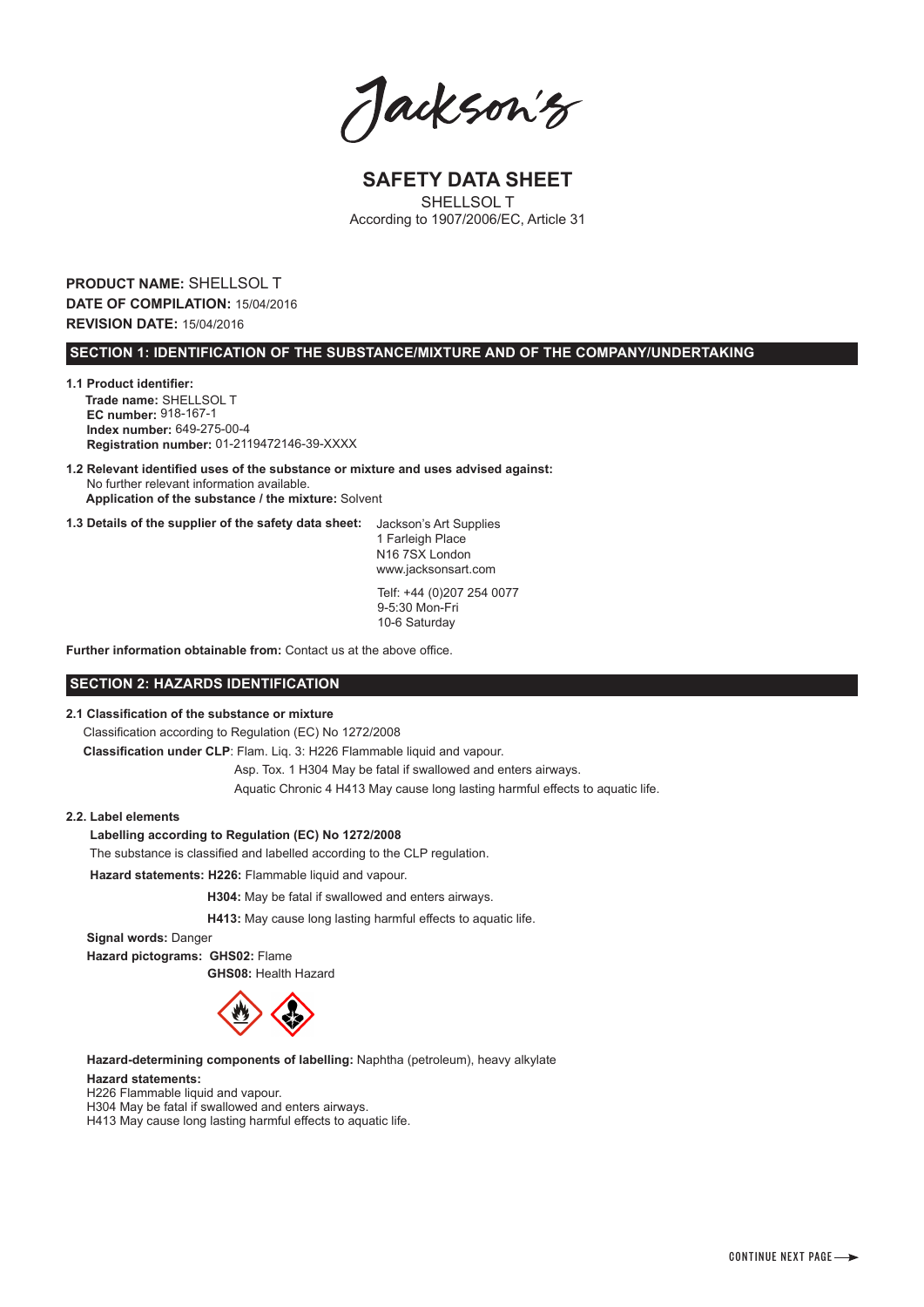# **Precautionary statements:**

 P210 Keep away from heat, hot surfaces, sparks, open flames and other ignition sources. No smoking. P243 Take precautionary measures against static discharge. P280 Wear protective gloves/protective clothing/eye protection/face protection. P233 Keep container tightly closed. P301+P310 IF SWALLOWED: Immediately call a POISON CENTER/ doctor. P303+P361+P353 IF ON SKIN (or hair): Take off immediately all contaminated clothing. Rinse skin with water/shower. P403+P235 Store in a well-ventilated place. Keep cool.

#### **2.2. Other Hazards**

#### **Results of PBT and vPvB assessment**

**PBT:** Not applicable.  **vPvB:** Not applicable.

## **SECTION 3: COMPOSITION/INFORMATION ON INGREDIENTS**

#### **3.1 Chemical characterisation: Substances:**

**Chemical identity:** CAS No. Description

EC 918-167-1

Hydrocarbons, C11-C12, Isoalkanes, <2% aromatics

**Identification number(s): EC number:** 918-167-1

**Index number:** 649-275-00-4

## **Additional information:**

The benzene content of this product is less han 0.1% w/w. Nota P applies. Classifiaction and labelling as R45 is not applicable.

# **SECTION 4: FIRST AID MEASURES**

## **4.1 Description of first aid measures:**

#### **After inhalation:**

 Supply fresh air. If required, provide artificial respiration. Keep patient warm. Consult doctor if symptoms persist. In case of unconsciousness place patient stably in side position for transportation.

#### **After skin contact:**

 Repeated skin contact may result in irritation and dermatitis. Always wear protective gloves suitable for this product. If skin irritation continues, consult a doctor.

#### **After eye contact:**

 Rinse opened eye for at least 15 minutes under clean running water. Remove contact lenses if possible. Seek immediate medical advice. Continue to irrigate the eye with clean water. Seek immediate medical advice.

#### **After swallowing:**

Do NOT induce vomiting; rinse mouth with water, call for medical help immediately.

#### **4.2 Most important symptoms and effects, both acute and delayed** No further relevant information available.

**Information for doctor:** Risk of lung aspiration due to low viscosity of product.

**4.3. Indication of any immediate medical attention and special treatment needed** No further relevant information available.

# **SECTION 5: FIREFIGHTING MEASURES**

#### **5.1 Extinguishing media:**

Suitable extinguishing agents:

CO2, powder or water spray. Fight larger fires with aqueous film forming foam (AFFF). Cool containers with water spray. For safety reasons unsuitable extinguishing agents: Water with full jet

#### **5.2 Special hazards arising from the substance or mixture**

Carbon monoxide (CO), if incomplete combustion.

# **5.3 Advice for fire-fighters:**

Protective equipment: Wear self-contained respiratory protective device.

**Additional information:** Collect contaminated fire fighting water separately. It must not enter the sewage system.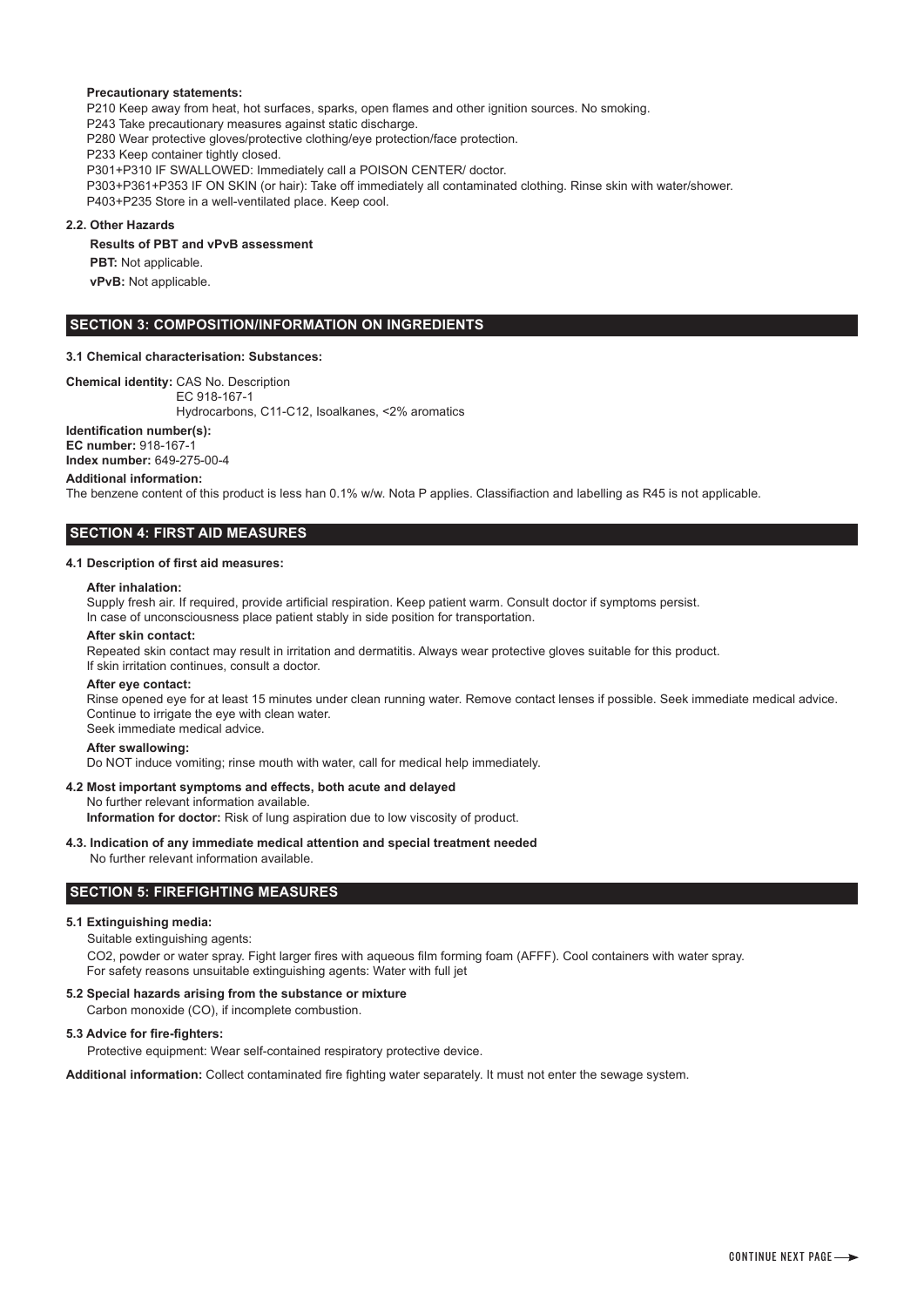# **SECTION 6: ACCIDENTAL RELEASE MEASURES**

# **6.1 Personal precautions, protective equipment and emergency procedures**

Ensure adequate ventilation Keep people at a distance and stay on the windward side. Wear protective clothing.

## **6.2 Environmental precautions**

Inform respective authorities in case of seepage into water course or sewage system. In case of seepage into the ground inform responsible authorities. Do not allow to enter sewers/ surface or ground water.

#### **6.3 Methods and material for containment and cleaning up**

Absorb with liquid-binding material (sand, diatomite, acid binders, universal binders, sawdust). Dispose contaminated material as waste according to item 13.

## **6.4 Reference to other sections**

See Section 7 for information on safe handling.

See Section 8 for information on personal protection equipment.

See Section 13 for disposal information

# **SECTION 7: HANDLING AND STORAGE**

#### **7.1 Precautions for safe handling**

Open and handle receptacle with care. Take note of emission threshold. Use only in well ventilated areas. Ensure good interior ventilation, especially at floor level. (Fumes are heavier than air).

 **Information about fire - and explosion protection:** Keep respiratory protective device available.

## **7.2 Conditions for safe storage, including any incompatibilities**

 Requirements to be met by storerooms and receptacles: Provide solvent resistant, sealed floor. Prevent any seepage into the ground. Use only receptacles specifically permitted for this substance/product. Unsuitable material for receptacle: aluminium.

**Information about storage in one common storage facility:** Not required.

**Further information about storage conditions:** None.

#### **7.3 Specific end use(s):** No further relevant information available.

# **SECTION 8: EXPOSURE CONTROLS/PERSONAL PROTECTION**

Additional information about design of technical facilities: No further data; see item 7.

#### **8.1 Control parameters**

 **Ingredients with limit values that require monitoring at the workplace:** Not required.  **Additional information:** The lists valid during the making were used as basis.

# **8.2 Exposure controls**

# **Personal protective equipment:**

 **General protective and hygienic measures:**

Keep away from foodstuffs, beverages and feed. Wash hands before breaks and at the end of work.

Store protective clothing separately.

Avoid alcohol consumption while working with the product.

#### **Respiratory protection:**

Use suitable respiratory protective device in case of insufficient ventilation - when exposure levels are likelyto be exceeded.

#### **Hand protection:**

Solvent resistant gloves. Use gloves approved to BS EN 374 : Protective Gloves against Chemicals.

Chemical Resistant Gloves, class 4 or higher for prolonged exposure.

The glove material has to be impermeable and resistant to the product/ the substance/ the preparation.

Due to missing tests no recommendation to the glove material can be given for the product/ the preparation/ the chemical mixture.

Selection of the glove material on consideration of the penetration times, rates of diffusion and the degradation.

 **Material of gloves:** The selection of the suitable gloves does not only depend on the material, but also on further marks of quality and varies from manufacturer to manufacturer.

 **Eye protection:** Goggles recommended during refilling .

**Skin protection: Protective clothing.**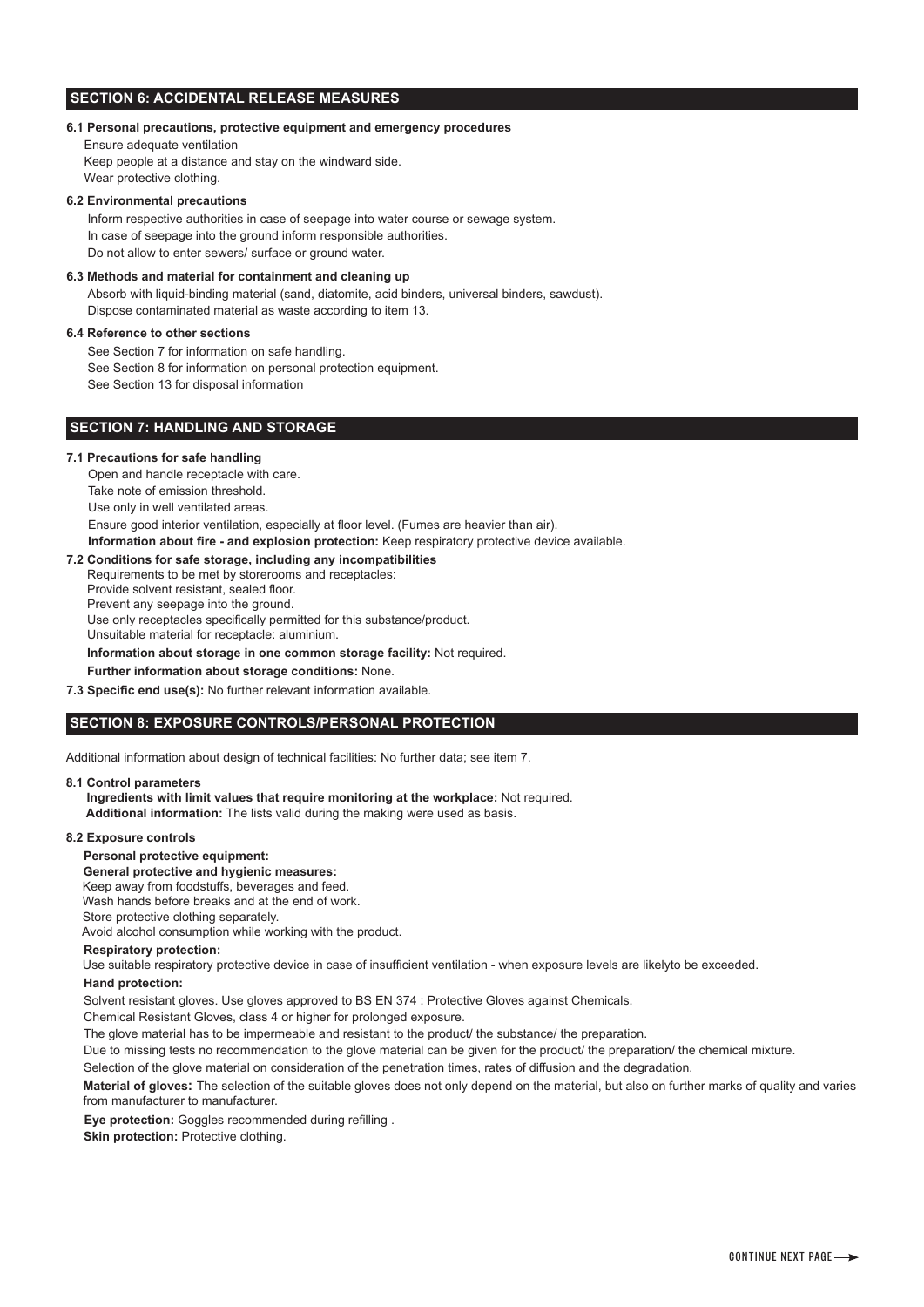# **SECTION 9: PHYSICAL AND CHEMICAL PROPERTIES**

**9.1 Information on basic physical and chemical properties**

 **General information: State:** Liquid  **Colour:** Clear  **Odour:** Specific type  **Odour threshold:** Not determined  **pH-value:** Not determined  **Change in condition: Melting point/Melting range:** -50 °C  **Boiling point/Boiling range:** 187 °C  **Flash point°C:** 60  **Flammability (solid, gaseous):** Not applicable  **Ignition temperature:** 450 °C  **Decomposition temperature:** Not determined  **Self-igniting:** Not determined.  **Danger of explosion:** Product does not present an explosion hazard  **Explosion limits:** Insoluble  **Lower:** 0.7 Vol %  **Upper:** 7.5 Vol  **Vapour pressure at 20 °C:** 5 hPa  **Density at 20 °C:** 0.761 g/cm³  **Relative density:** Not determined.  **Vapour density:** Not determined.  **Evaporation rate:** Not determined  **Solubility in / Miscibility with water at 20 °C:** 0.05 g/l  **Partition coefficient (n-octanol/water):** Not determined  **Viscosity: Dynamic:** Not determined  **Kinematic:** Not determined  **Solvent content: Organic solvents:** 100.0 %

 **VOC (EC)** 100.00 %

# **9.2 Other information**

 **Chemical stability:**

No further relevant information available.

# **SECTION 10: STABILITY AND REACTIVITY**

 **Reactivity:** Stable under recommended transport or storage conditions.

 **Thermal decomposition / conditions to be avoided:** No decomposition if used according to specifications and industry good practice.

 **Hazardous reactions:** No dangerous reactions known.

 **Conditions to avoid:** No further relevant information available.

 **Materials to avoid:** No further relevant information available.

 **Hazardous decomposition products:** Carbon monoxide if incomplete combustion.

# **SECTION 11: TOXICOLOGICAL INFORMATION**

## **11.1 Information on toxicological effects**

 **Acute toxicity:** 

| LD/LC50 values relevant for classification:         |          |                    |
|-----------------------------------------------------|----------|--------------------|
| 64742-95-6 Solvent naphtha (petroleum), light arom. |          |                    |
| Oral                                                | LD50     | >6800 mg/kg (rat)  |
| Dermal                                              | LD50     | >3400 mg/kg (rab)  |
| Inhalative                                          | LC50/4 h | $>10.2$ mg/l (rat) |

## **Primary irritant effect:**

Skin orrosion/irritation: Prolonged contact with any solvent can result in skin irritation, not classed as an irritant. Always wear suitable gloves when handling.

 **Serious eye damage/irritation:** Persistent exposure may cause irritation. Not classed as an eye irritant.  **Respiratory or skin sensitisation:** No sensitising effects known.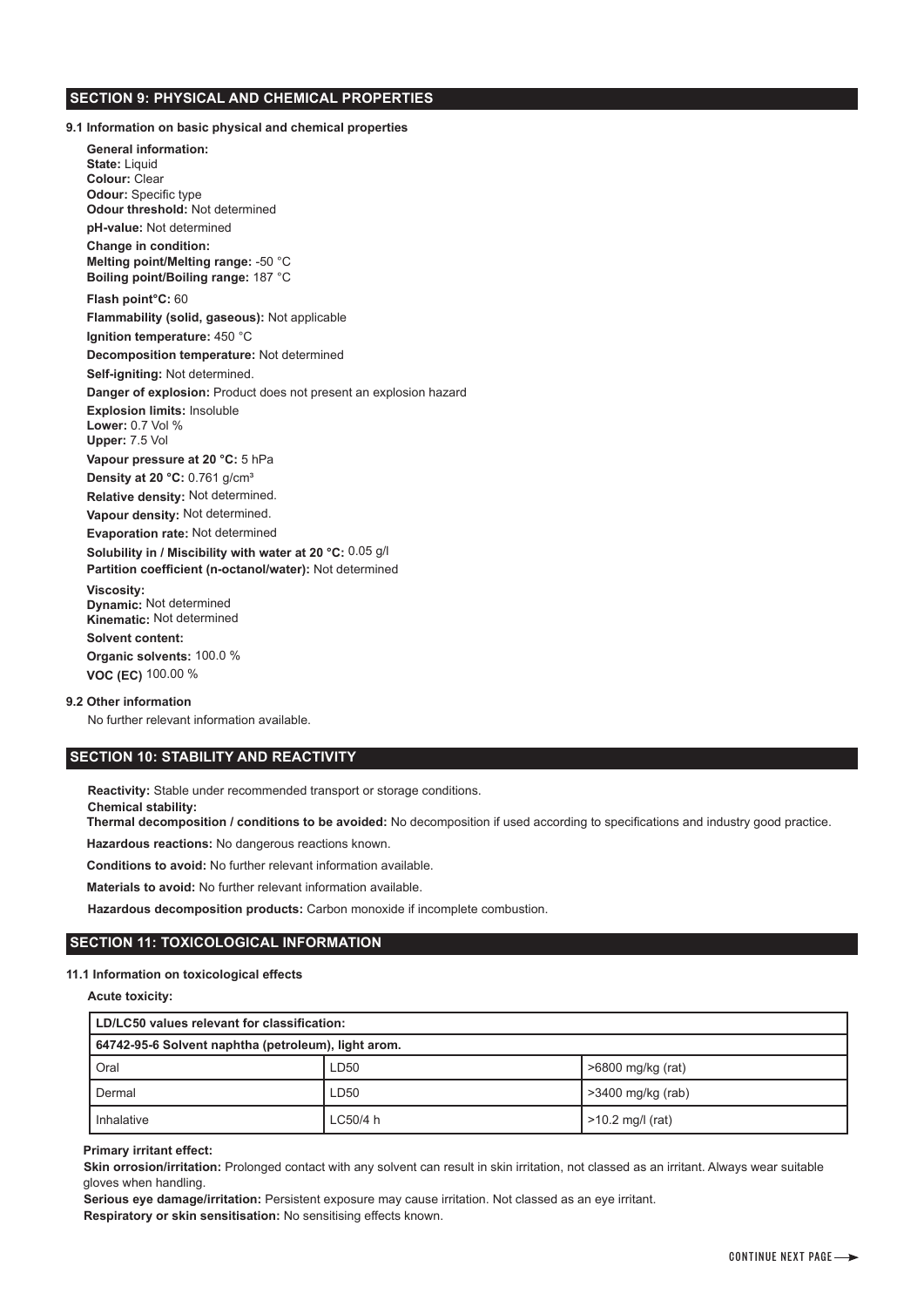# **SECTION 12: ECOLOGICAL INFORMATION**

 **Ecotoxicity values:** No further relevant information available.

 **Persistence and degradability:** No further relevant information available.

 **Bioaccumulative potential:** No further relevant information available.

 **Mobility in soil:** No further relevant information available.

 **General notes:** Water hazard class 3 (German Regulation) (Self-assessment): extremely hazardous for water. Do not allow product to reach ground water, water course or sewage system, even in small quantities. Danger to drinking water if even extremely small quantities leak into the ground.

# **Results of PBT and vPvB assessment:**

**PBT:** Not applicable.

 **vPvB:** Not applicable.

 **Other adverse effects**: No further relevant information available.

## **SECTION 13: DISPOSAL CONSIDERATIONS**

#### **Waste treatment methods:**

 **Recommendation:** Must not be disposed together with household refuse. Do not allow product to reach sewage system.  **European waste catalogue:** Refer to our office for EWC codes for disposal of used solvent.

#### **Uncleaned packaging::**

 **Recommendation:** Waste Solvent Disposal must be made according to official regulations. Refer to Hazardous Waste Regulations 2005. Requires movement under Consignment note by licensed waste carrier. We may be able provide this service - please contact us for more details. Empty contaminated packagings thoroughly. They may be recycled after thorough and proper cleaning. Please contact us if you wish to return your used packaging (205litre and IBC's only). Containers to be scrapped as waste must be cleaned so that no hazardous sub stances remain, otherwise uncleaned containers containing residue for srap will need to be consigned as hazardous waste as per WM3.

# **SECTION 14: TRANSPORT INFORMATION**

#### **14.1 UN Number:**

 **UN Number: ADR, IMDG, IATA** UN1268

 **UN Shipping Name:** ADR 1268 PETROLEUM DISTILLATES, N.O.S.

IMDG, IATA PETROLEUM DISTILLATES, N.O.S.

 **Transport hazard class:** 3 Flammable liquids

 **Packing Group:** III

 **Environmentally hazardous:** Marine pollutant: No

## **14.2 Special precautions for user**

 **Warning:** Flammable liquids.

**14.3 Transport in bulk according to Annex II of MARPOL73/78 and the IBC Code:** Not applicable

 **Transport/Additional information:**

 **ADR**

 **Limited quantities (LQ:)** 5L

 **UN "Model Regulation":** UN1268, PETROLEUM DISTILLATES, N.O.S., 3, III

# **SECTION 15: REGULATORY INFORMATION**

 **Safety, health and environmental regulations/legislation specific for the substance or mixture** No further relevant information available.

 **Chemical safety assessment:** A chemical safety assessment has not been carried out.